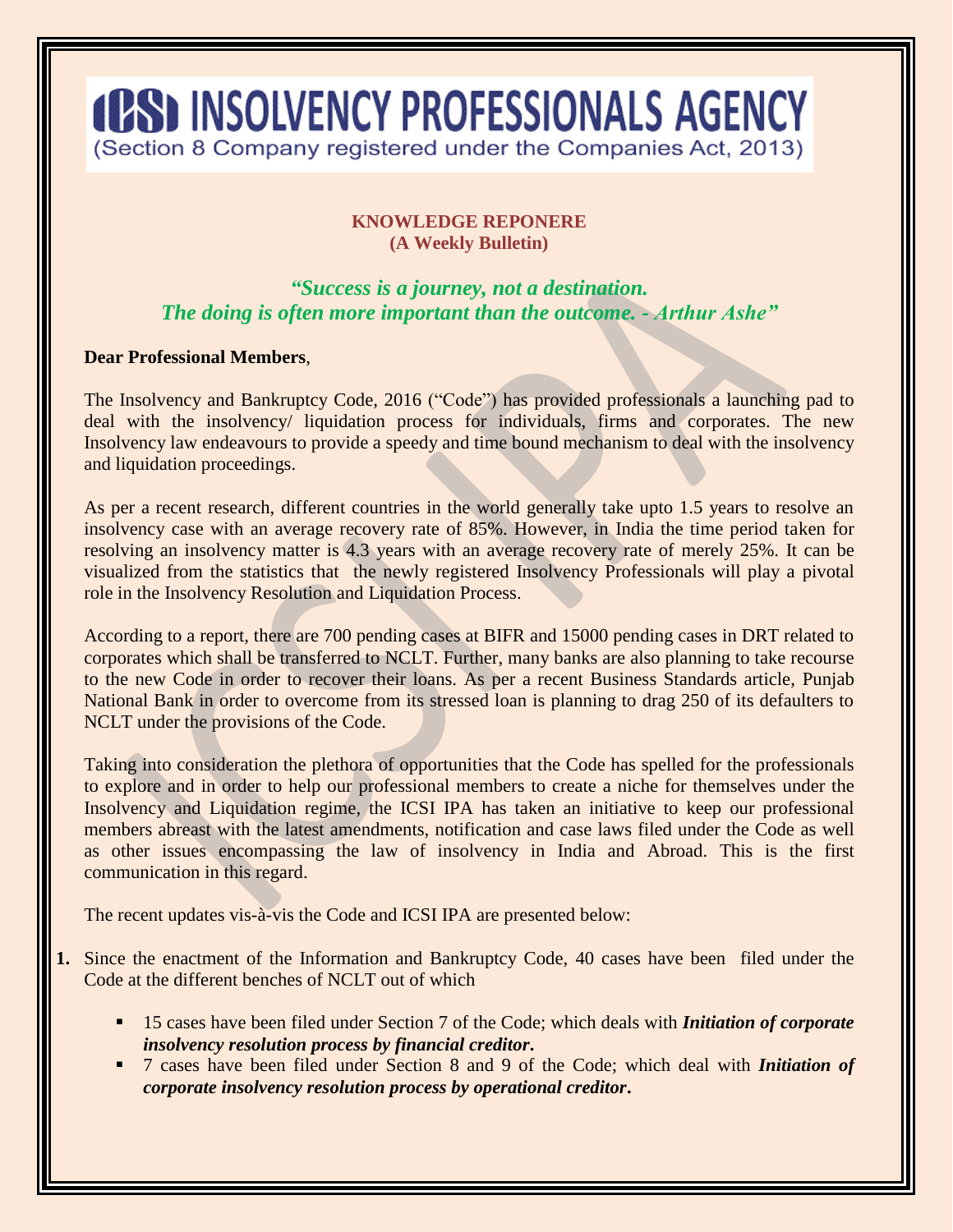- 8 cases have been filed under Section 10 of the Code; which deals with *Initiation of corporate insolvency resolution process by operational debtor***.**
- 9 cases have been transferred from BIFR.
- 1 case has been filed under Section 60(5) that deals with *Adjudicating Authority for Corporate Persons.*

Out of the aforesaid cases filed before the different benches of NCLT, there are 10 cases under which an Interim Resolution Professional has been appointed. A compilation of these cases is given below:

| <b>S. No.</b>  | <b>Case Title</b>                                           | <b>NCLT Bench</b> |
|----------------|-------------------------------------------------------------|-------------------|
| $1_{\odot}$    | <b>ICICI Bank Limited Vs Innoventive Industries Limited</b> | Mumbai            |
| 2.             | SREE Equipments Finance Limited Vs SREE Metaliks Limited    | Kolkata           |
| 3.             | M/s. Hind Motors Limited                                    | Chandigarh        |
| 4.             | VIP Finvest Consultancy Private Limited Vs. Bhupen Electric | Mumbai            |
|                | Limited                                                     |                   |
| 5 <sub>1</sub> | M/s. Rave Scans Private Limited                             | Principal Bench,  |
|                |                                                             | New Delhi         |
| 6.             | Synergies-Dooray Automotive Limited                         | Hyderabad         |
| 7.             | <b>NICCO Corporation Limited</b>                            | Kolkata           |
| 8.             | <b>VNR Infrastructure Limited</b>                           | Hyderabad         |
| 9.             | M/s. Kamineni Steel & Power India Private Limited           | Hyderabad         |
| 10.            | <b>UB Engineering Limited</b>                               | Mumbai            |
|                |                                                             |                   |

- **2.** ICSI IPA launched its website **[www.icsiipa.com](http://www.icsiipa.com/)** on 7<sup>th</sup> February, 2017. The website displays information about the constitution of ICSI IPA, process for registration as an Insolvency Professional including application forms, Knowledge Center covering all the regulatory updates, latest announcements and amendments etc. It is proposed to include dynamic features such as online registration, online submission of documents and online payment by Insolvency Professionals.
- **3.** Insolvency and Bankruptcy Board of India (IBBI) has come out with Draft **Regulations on Voluntary Liquidation** of Corporate Persons and comments on the same have been invited from all the professionals by the IBBI latest by  $8<sup>th</sup>$  March, 2017. You may send your comments on the same at [anchal.jindal@icsi.edu.](mailto:anchal.jindal@icsi.edu)
- **4.** IBBI came out with **Draft Regulations on Information Utilities**. In respect of the same, ICSI IPA jointly organized an Interactive Meet with ASSOCHAM on 18<sup>th</sup> February, 2017 which was chaired by Dr. M. S. Sahoo, Chairperson of the IBBI. Professional Experts from legal, financial and banking sector were part of the meet and inputs were solicited from all of them on the issues pertaining to the proposed Information Utilities.
- **5.** ICSI IPA came out with its first publication on the Code named as "**Insolvency and Bankruptcy Code, 2016 (with Rules & Regulations)".** This book is a compilation of regulatory aspects of the Code including the rules, regulations and notifications issued thereunder as well as the Bankruptcy